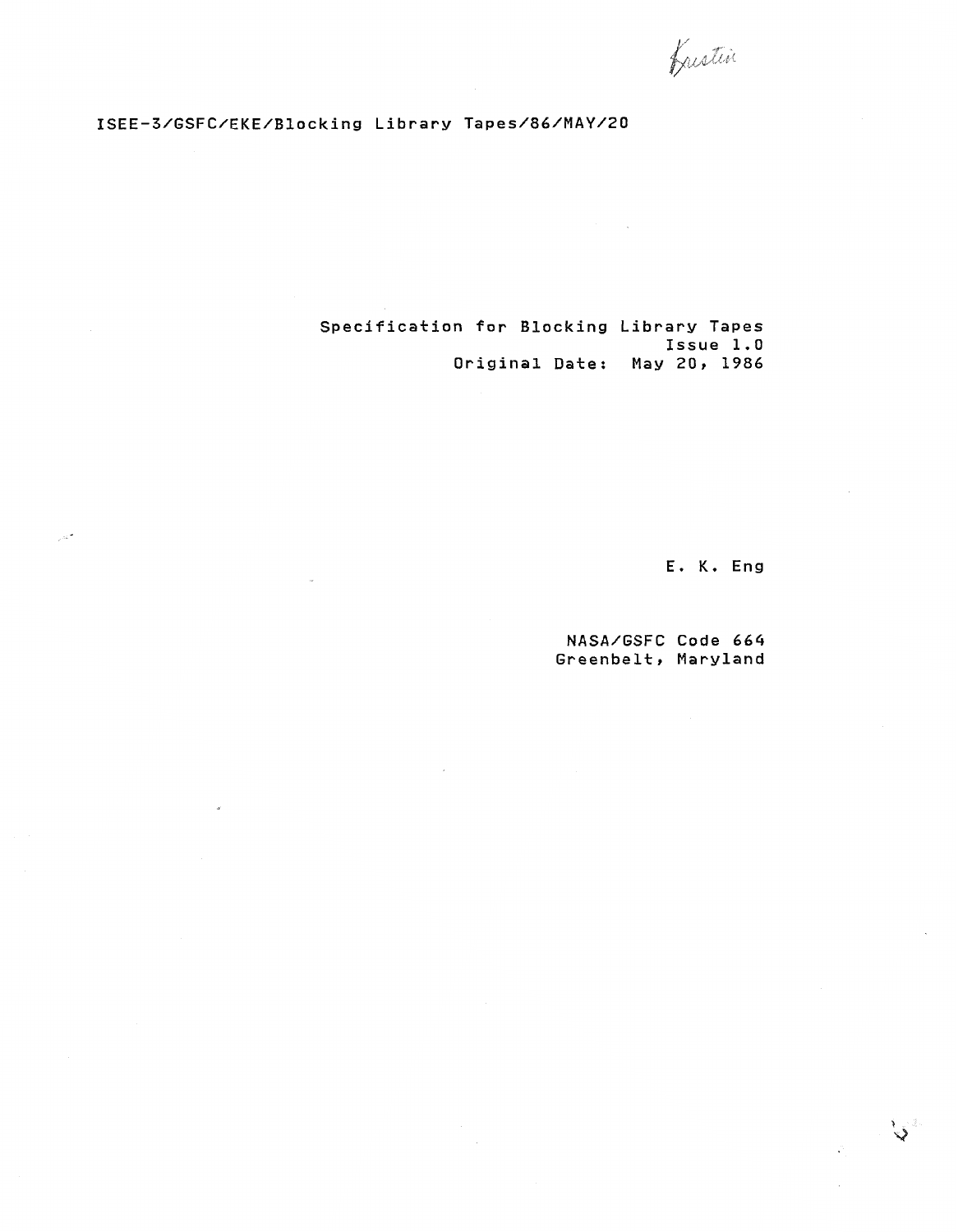#### **ABSTRACT**

**This is an informal specification document to build a software system to reblock ISEE-3 library tapes. Currently the ISEE-3 library tapes for the regular encyclopedia data base and the datapool data base is unblock. In the current state, the record format of the library tapes are inefficient and costly.** 

**This software system, once applied to the library tapes,**  would become obsolete. Therefore, this software system **not need extensive documentation. There will be no need for a user's guide** or **a maintenance guide.**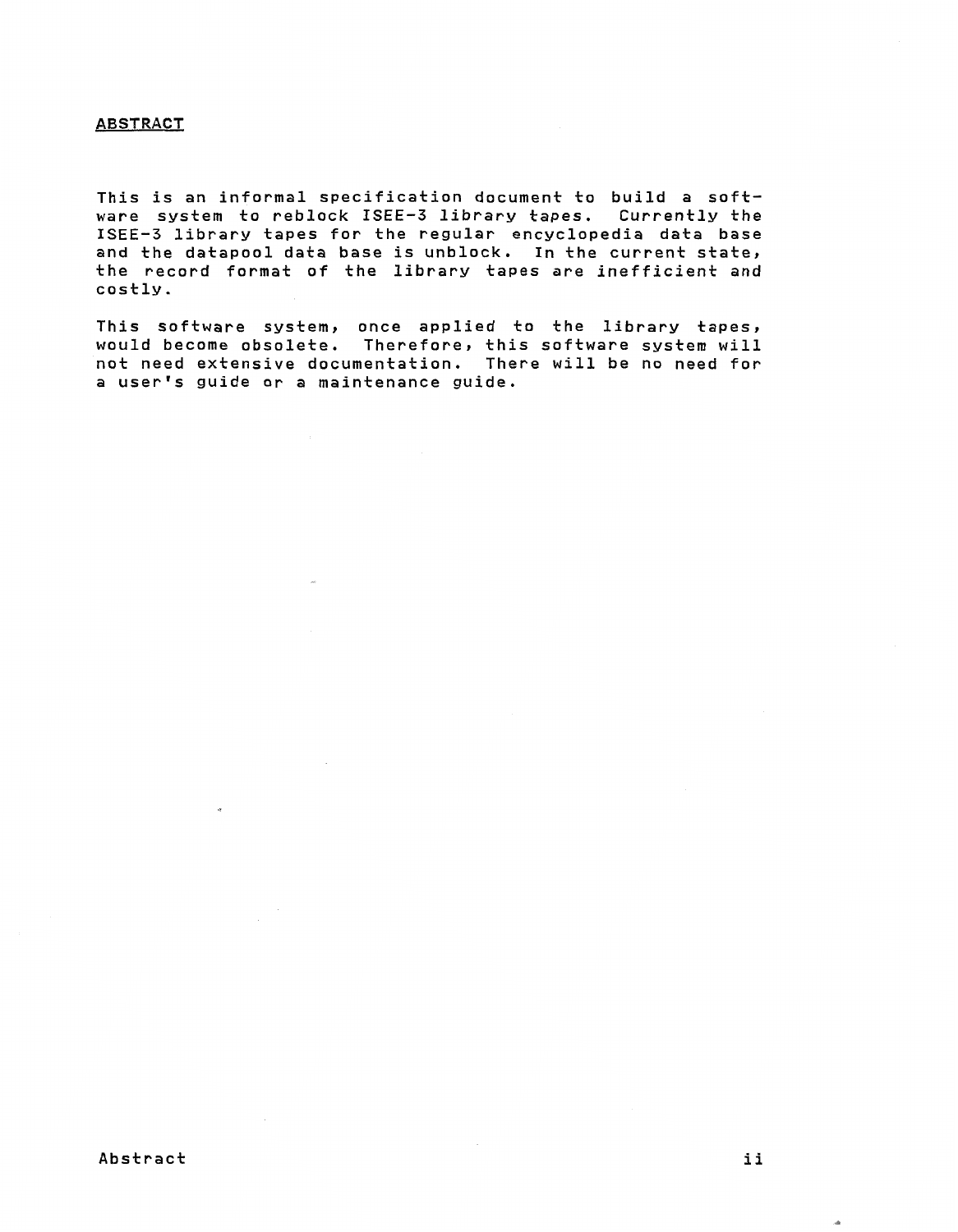### **TABLE OF CONTENTS**

| 1.0 Overview 1                                     |  |
|----------------------------------------------------|--|
| 2.0 Supporting Documents 2                         |  |
|                                                    |  |
| 4.0 ISEE-3 Library Tape Re-blocking Requirements 4 |  |
| 5.0 Helpful Information 5                          |  |

 $\sim$ 

 $\omega$ 

 $\sim$ 

 $\sim$ 

 $\sigma$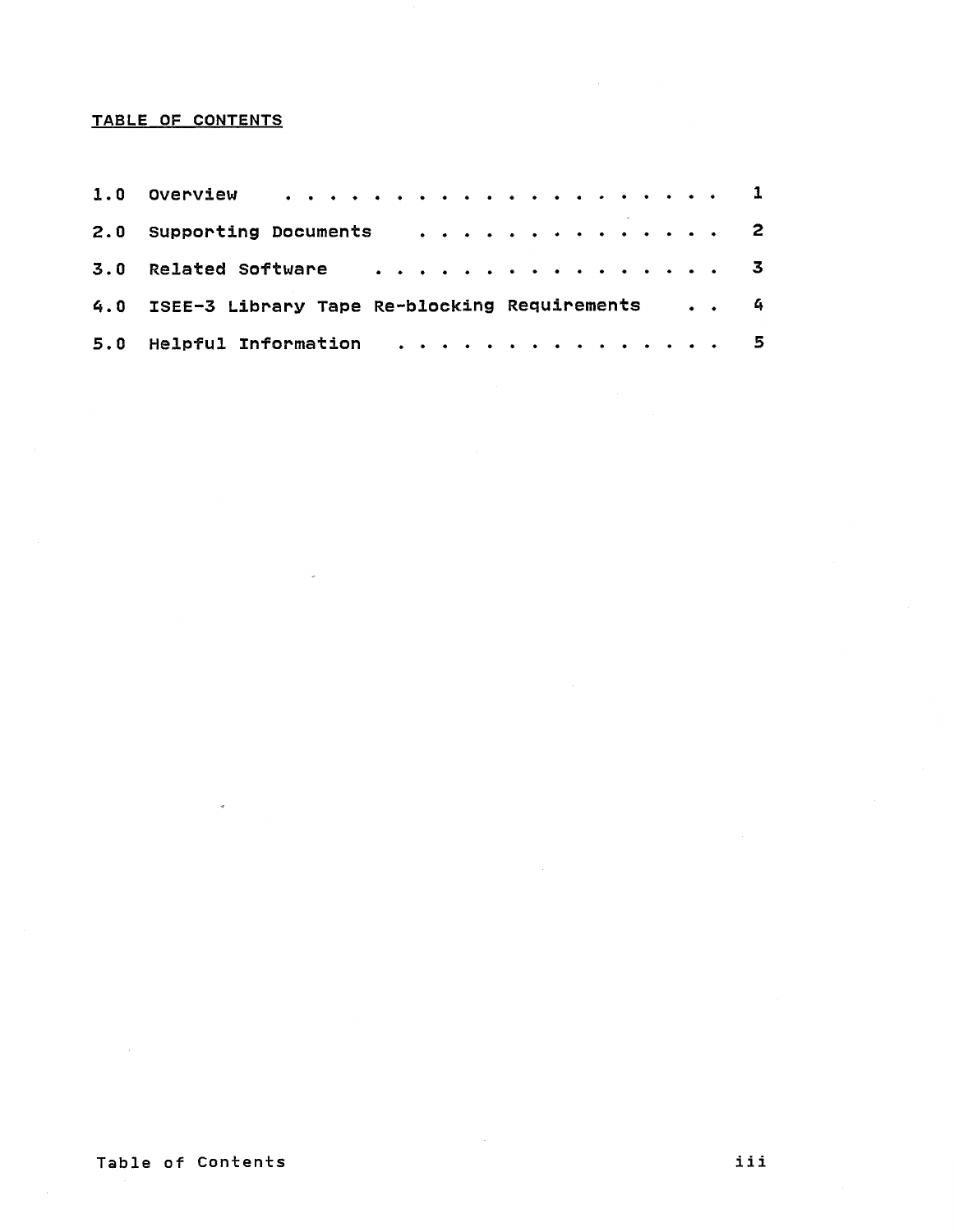### **1.0 OVERVIEW**

**The library tape database of the regular encyclopedia and the**  datapool database is part of the data processing system for ISEE-3. **The data processing system for** ISEE-3 **is regulated by an automatic log. There is a separate log for the regular**  ISEE-3 **encyclopedia and the datapool encyclopedia. The log tracks the processes and location of each chunk of data in the database.** 

**The objective is to lessen the number of** 110 **charges when reading the library tapes. Since the library tapes are not blocked, the best way to lessen the charges is to block the data.** 

The ISEE-3 library tapes have IBM standard labels with multiple files. As a precaution, each file has a unique data set name. A datapool library tape may have up to 200 files. The regular encyclopedia library tape has between 7 to 8 files.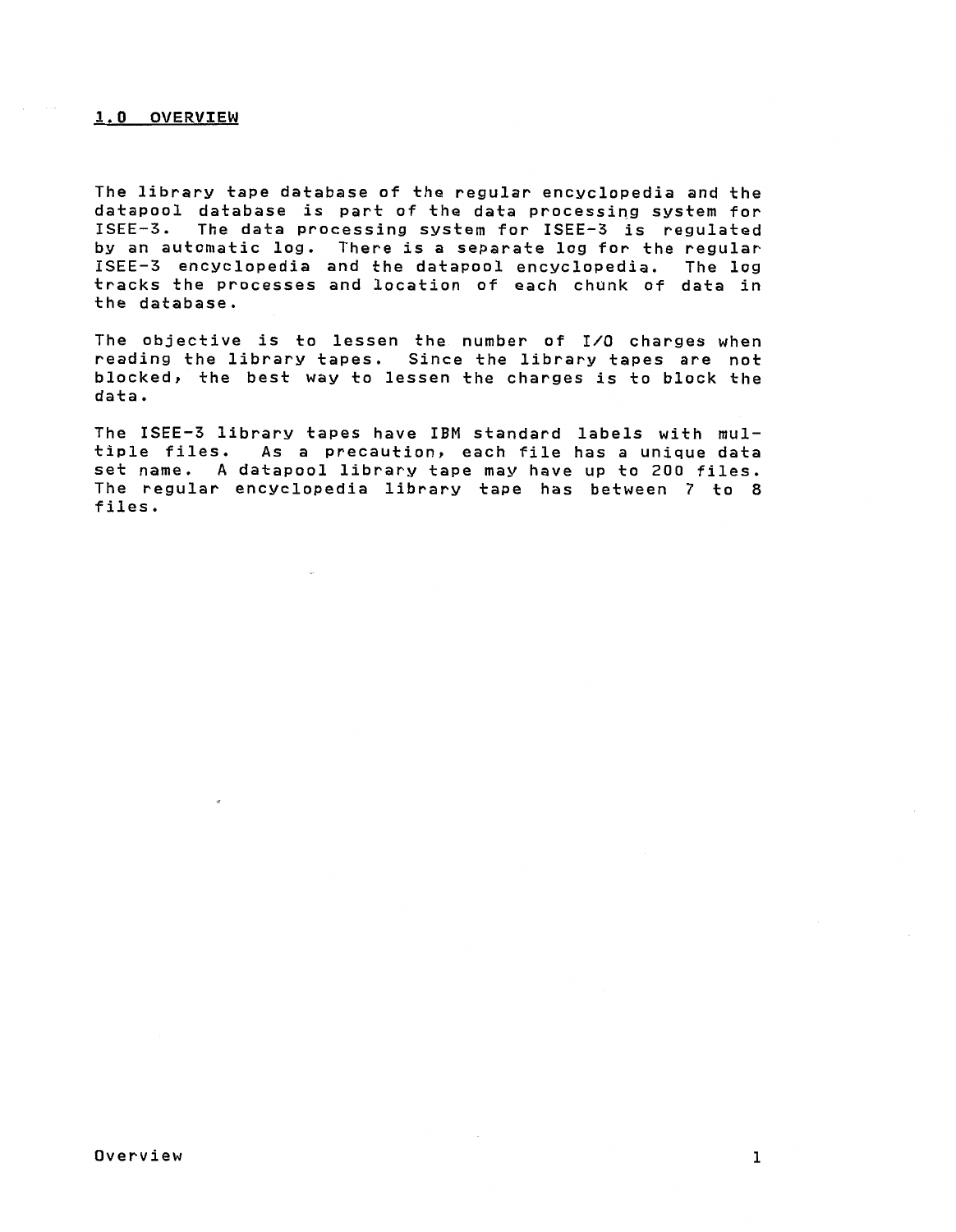## **2.0 SUPPORTING DOCUMENTS**

 $\sim$ 

| 2.0 SUPPORTING DOCUMENTS                        |                                                                                                        |  |  |  |
|-------------------------------------------------|--------------------------------------------------------------------------------------------------------|--|--|--|
| The following is a list of reference materials. |                                                                                                        |  |  |  |
| Title                                           | comments                                                                                               |  |  |  |
| ISEE-3 Production<br>Guide                      | ISEE-3 procedures guide                                                                                |  |  |  |
| Voyager Log<br>atterned                         | format of Voyager automatic log<br>The ISEE-3 automatic logs are<br>patterned<br>after the Voyager log |  |  |  |

 $\sim$ 

 $\sigma$ 

 $\bar{\epsilon}$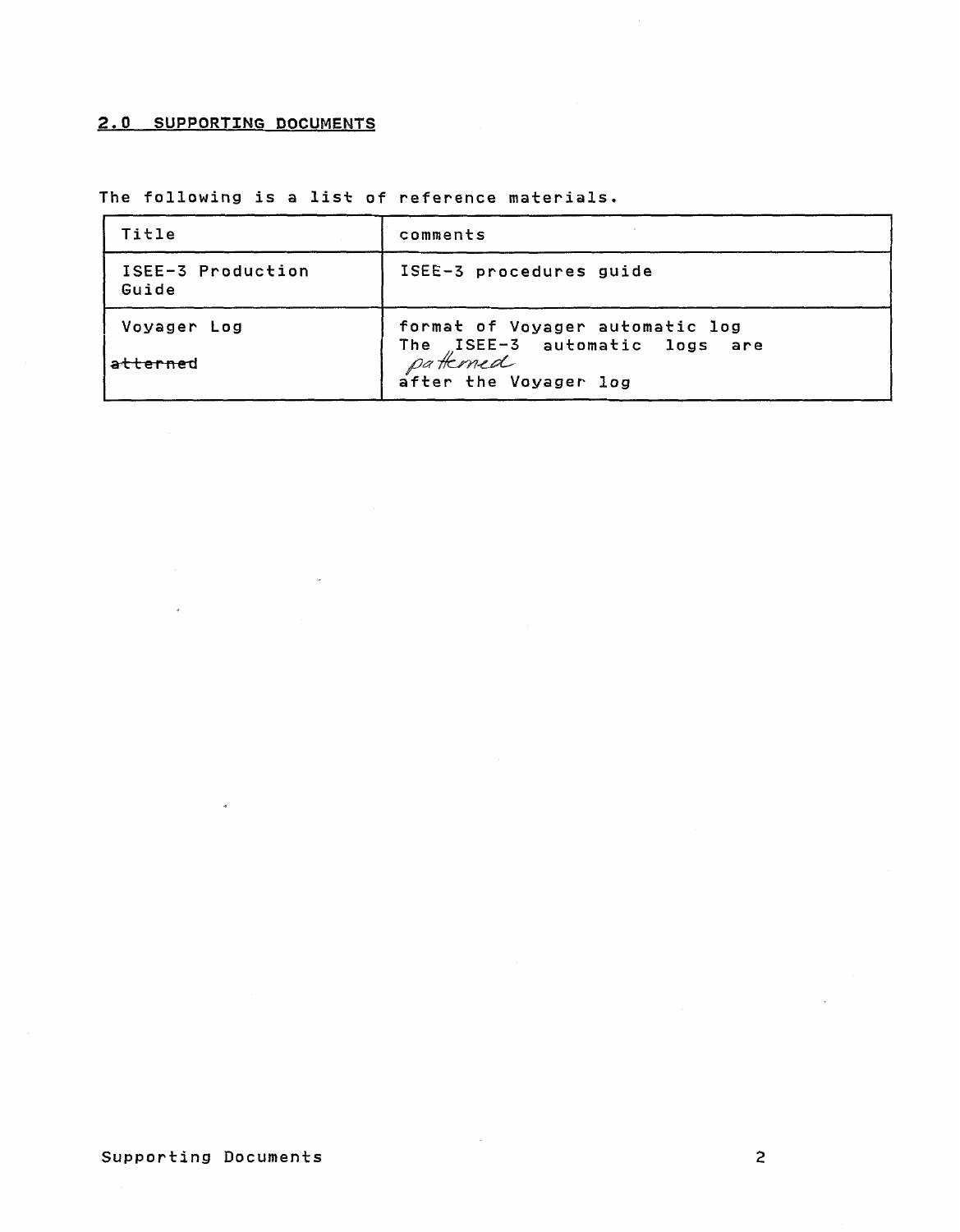### **3.0 RELATED SOFTWARE**

**The following is a list of IBM software libraries that may be helpful.**   $\sim$ 

| Title                  | comments                                                                                                       |
|------------------------|----------------------------------------------------------------------------------------------------------------|
| <b>EDRSAVE</b>         | ISEE-3 software that creates the<br>library tapes                                                              |
| <b>DPTSAVE</b>         | ISEE-3 software that creates the<br>datapool library tapes                                                     |
| 'SB#VG.GENERAL.SOURCE' | Voyager and ISEE-3 utility<br>software for accessing the                                                       |
| <b>ENCGEN</b>          | automatic log<br>ISEE-3 software that reads the<br>library tapes                                               |
|                        | ENCGEN requires that the library<br>files be in data<br>time order                                             |
| DPTENC                 | ISEE-3 software that read the<br>datapool library tapes<br>DPTENC requires that the library<br>file be in data |
|                        | time order                                                                                                     |

 $\alpha$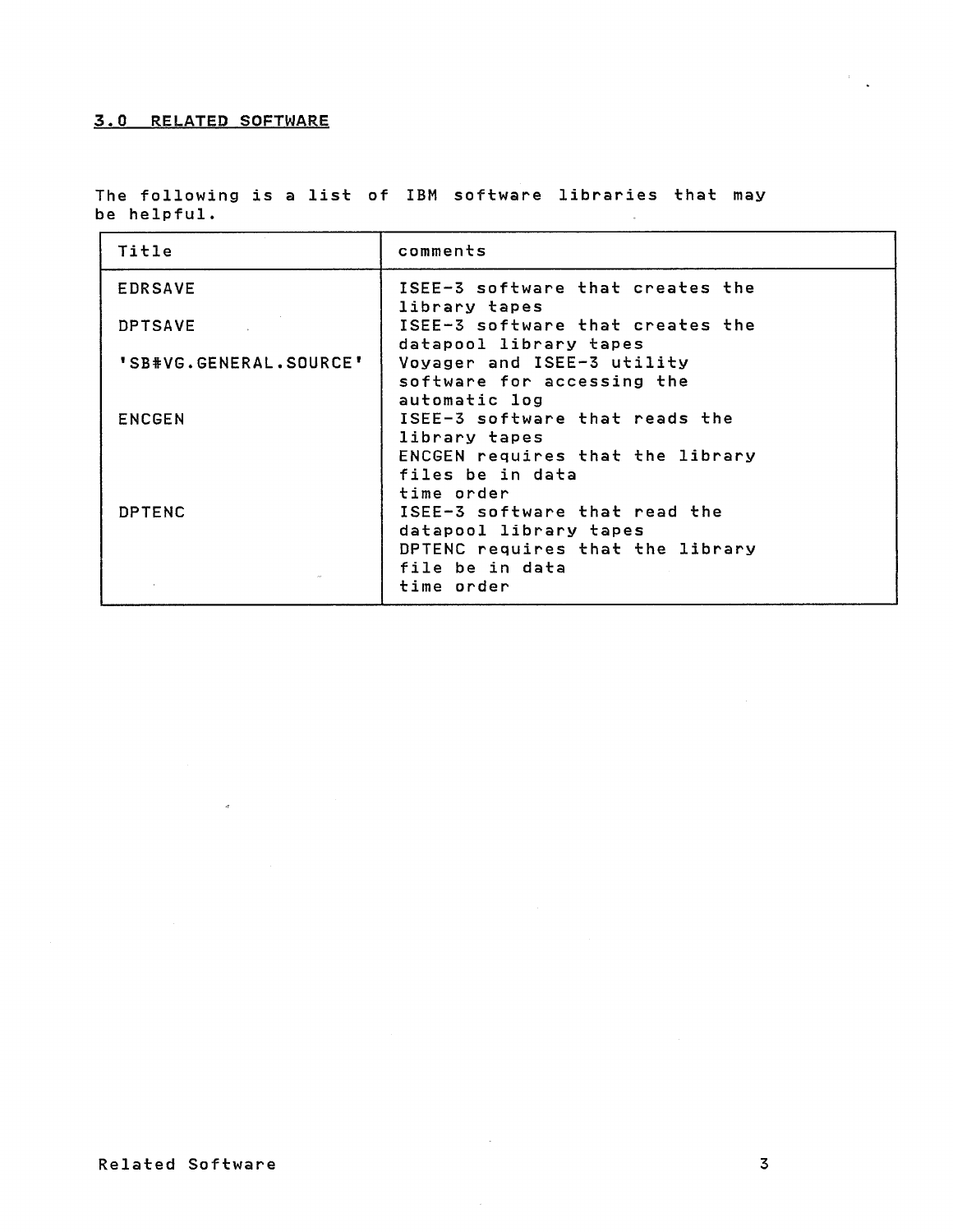### *4.9* **ISEE-3 LZBRARY TAPE RE-BLOCKXNG REQUIREMENTS**

- $\bullet$ The orginal tapes will create reblocked copies.
- **The IBM standard labels will be preserved.**   $\bullet$
- **Each file will preserve the orginal dataset name. However original job name and date may be lost.**

 $\alpha$